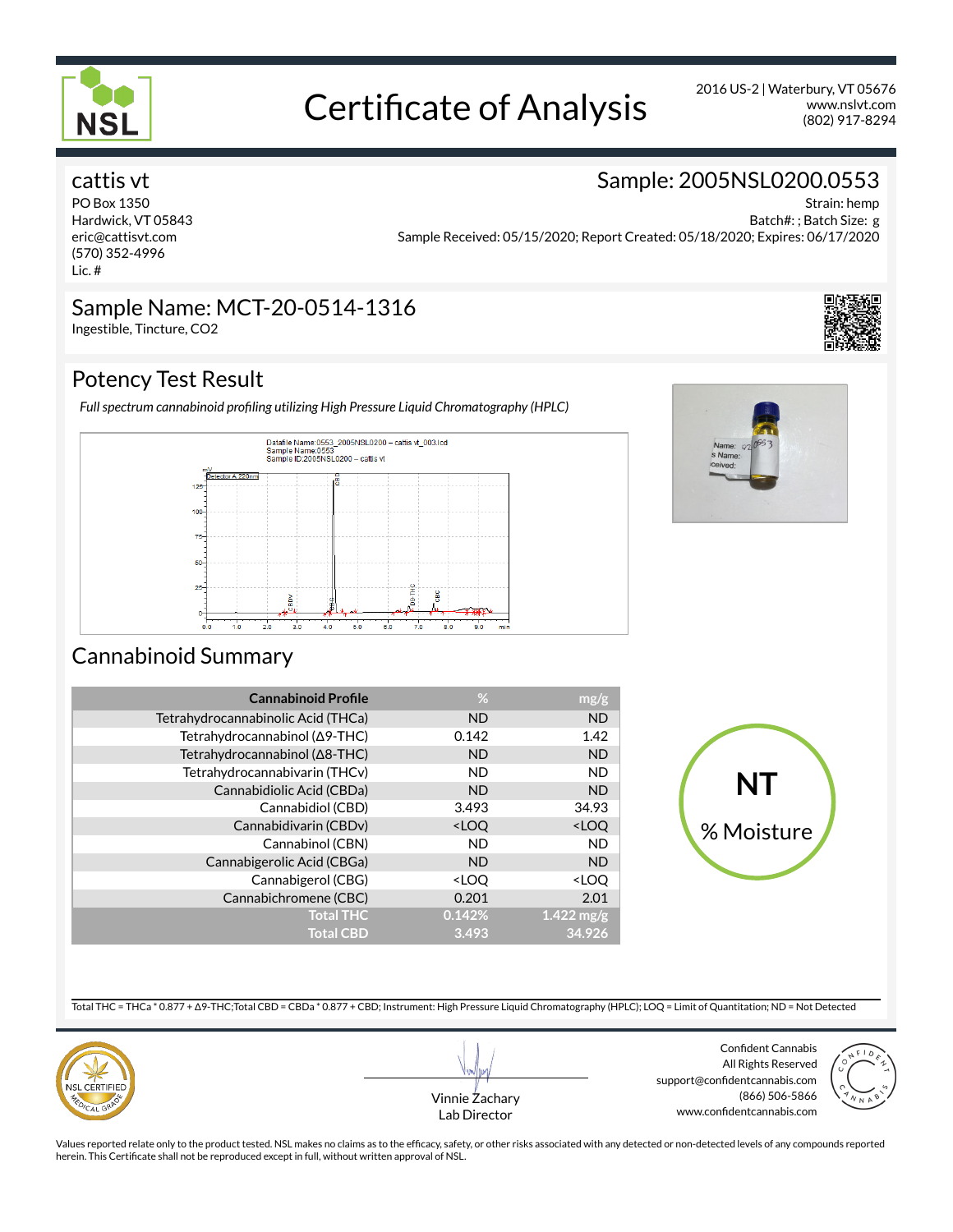

# Certificate of Analysis 2016 US-2 | Waterbury, VT 05676

(802) 917-8294 www.nslvt.com

Strain: hemp

Sample: 2005NSL0200.0554

# cattis vt

PO Box 1350 Hardwick, VT 05843 eric@cattisvt.com (570) 352-4996 Lic. #

Batch#: ; Batch Size: g Sample Received: 05/15/2020; Report Created: 05/18/2020; Expires: 06/17/2020

# Sample Name: MCT-20-0514-1400

Ingestible, Tincture, CO2

# Potency Test Result

Full spectrum cannabinoid profiling utilizing High Pressure Liquid Chromatography (HPLC)





# Cannabinoid Summary

| <b>Cannabinoid Profile</b>         | %                                               | mg/g                |
|------------------------------------|-------------------------------------------------|---------------------|
| Tetrahydrocannabinolic Acid (THCa) | <b>ND</b>                                       | <b>ND</b>           |
| Tetrahydrocannabinol (Δ9-THC)      | <loq< td=""><td><loq< td=""></loq<></td></loq<> | <loq< td=""></loq<> |
| Tetrahydrocannabinol (A8-THC)      | <b>ND</b>                                       | <b>ND</b>           |
| Tetrahydrocannabivarin (THCv)      | <b>ND</b>                                       | <b>ND</b>           |
| Cannabidiolic Acid (CBDa)          | <b>ND</b>                                       | <b>ND</b>           |
| Cannabidiol (CBD)                  | 1.805                                           | 18.05               |
| Cannabidivarin (CBDv)              | <b>ND</b>                                       | <b>ND</b>           |
| Cannabinol (CBN)                   | <b>ND</b>                                       | <b>ND</b>           |
| Cannabigerolic Acid (CBGa)         | <b>ND</b>                                       | <b>ND</b>           |
| Cannabigerol (CBG)                 | <loq< td=""><td><loq< td=""></loq<></td></loq<> | <loq< td=""></loq<> |
| Cannabichromene (CBC)              | 0.113                                           | 1.13                |
| <b>Total THC</b>                   | <b>NR</b>                                       | <b>NR</b>           |
| <b>Total CBD</b>                   | 1.805                                           | 18.052              |



Total THC = THCa \* 0.877 + Δ9-THC;Total CBD = CBDa \* 0.877 + CBD; Instrument: High Pressure Liquid Chromatography (HPLC); LOQ = Limit of Quantitation; ND = Not Detected





Confident Cannabis All Rights Reserved support@confidentcannabis.com (866) 506-5866 www.confidentcannabis.com



Values reported relate only to the product tested. NSL makes no claims as to the efficacy, safety, or other risks associated with any detected or non-detected levels of any compounds reported herein. This Certificate shall not be reproduced except in full, without written approval of NSL.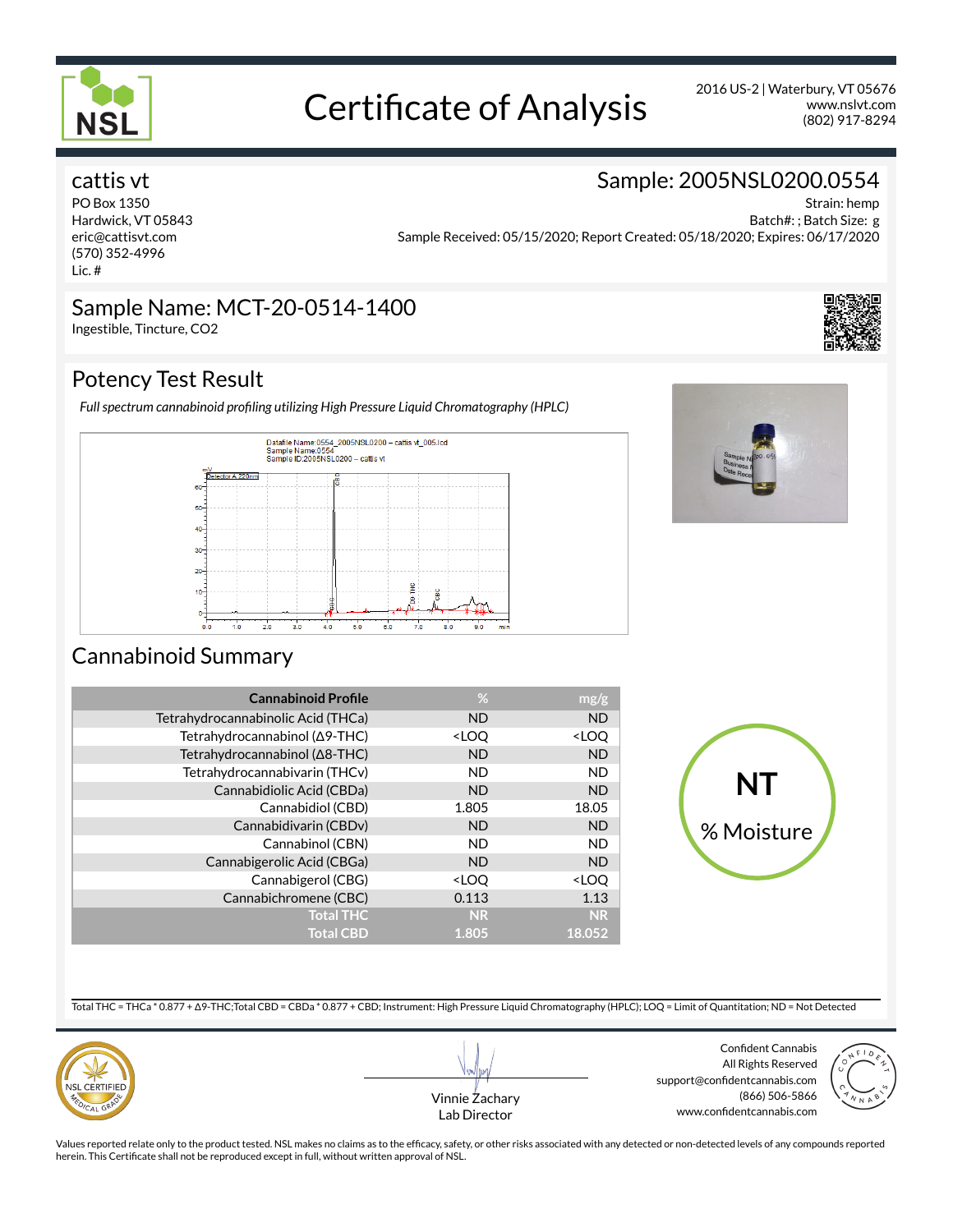

# Certificate of Analysis 2016 US-2 | Waterbury, VT 05676

(802) 917-8294 www.nslvt.com

Strain: hemp

Sample: 2005NSL0200.0555

# cattis vt

PO Box 1350 Hardwick, VT 05843 eric@cattisvt.com (570) 352-4996 Lic. #

Batch#: ; Batch Size: g Sample Received: 05/15/2020; Report Created: 05/18/2020; Expires: 06/17/2020

### Sample Name: BAL-20-0514-1412 Ingestible, Tincture, CO2

Potency Test Result

Full spectrum cannabinoid profiling utilizing High Pressure Liquid Chromatography (HPLC)





# Cannabinoid Summary

| <b>Cannabinoid Profile</b>         | %                                               | mg/g                |
|------------------------------------|-------------------------------------------------|---------------------|
| Tetrahydrocannabinolic Acid (THCa) | <b>ND</b>                                       | <b>ND</b>           |
| Tetrahydrocannabinol (Δ9-THC)      | <loq< td=""><td><loq< td=""></loq<></td></loq<> | <loq< td=""></loq<> |
| Tetrahydrocannabinol (Δ8-THC)      | <b>ND</b>                                       | <b>ND</b>           |
| Tetrahydrocannabivarin (THCv)      | <b>ND</b>                                       | <b>ND</b>           |
| Cannabidiolic Acid (CBDa)          | <b>ND</b>                                       | <b>ND</b>           |
| Cannabidiol (CBD)                  | 0.908                                           | 9.08                |
| Cannabidivarin (CBDv)              | <b>ND</b>                                       | <b>ND</b>           |
| Cannabinol (CBN)                   | <b>ND</b>                                       | <b>ND</b>           |
| Cannabigerolic Acid (CBGa)         | <b>ND</b>                                       | <b>ND</b>           |
| Cannabigerol (CBG)                 | <b>ND</b>                                       | <b>ND</b>           |
| Cannabichromene (CBC)              | <loq< td=""><td><loq< td=""></loq<></td></loq<> | <loq< td=""></loq<> |
| <b>Total THC</b>                   | <b>NR</b>                                       | <b>NR</b>           |
| <b>Total CBD</b>                   | 0.908                                           | 9.082               |



Total THC = THCa \* 0.877 + Δ9-THC;Total CBD = CBDa \* 0.877 + CBD; Instrument: High Pressure Liquid Chromatography (HPLC); LOQ = Limit of Quantitation; ND = Not Detected





Confident Cannabis All Rights Reserved support@confidentcannabis.com (866) 506-5866 www.confidentcannabis.com



Values reported relate only to the product tested. NSL makes no claims as to the efficacy, safety, or other risks associated with any detected or non-detected levels of any compounds reported herein. This Certificate shall not be reproduced except in full, without written approval of NSL.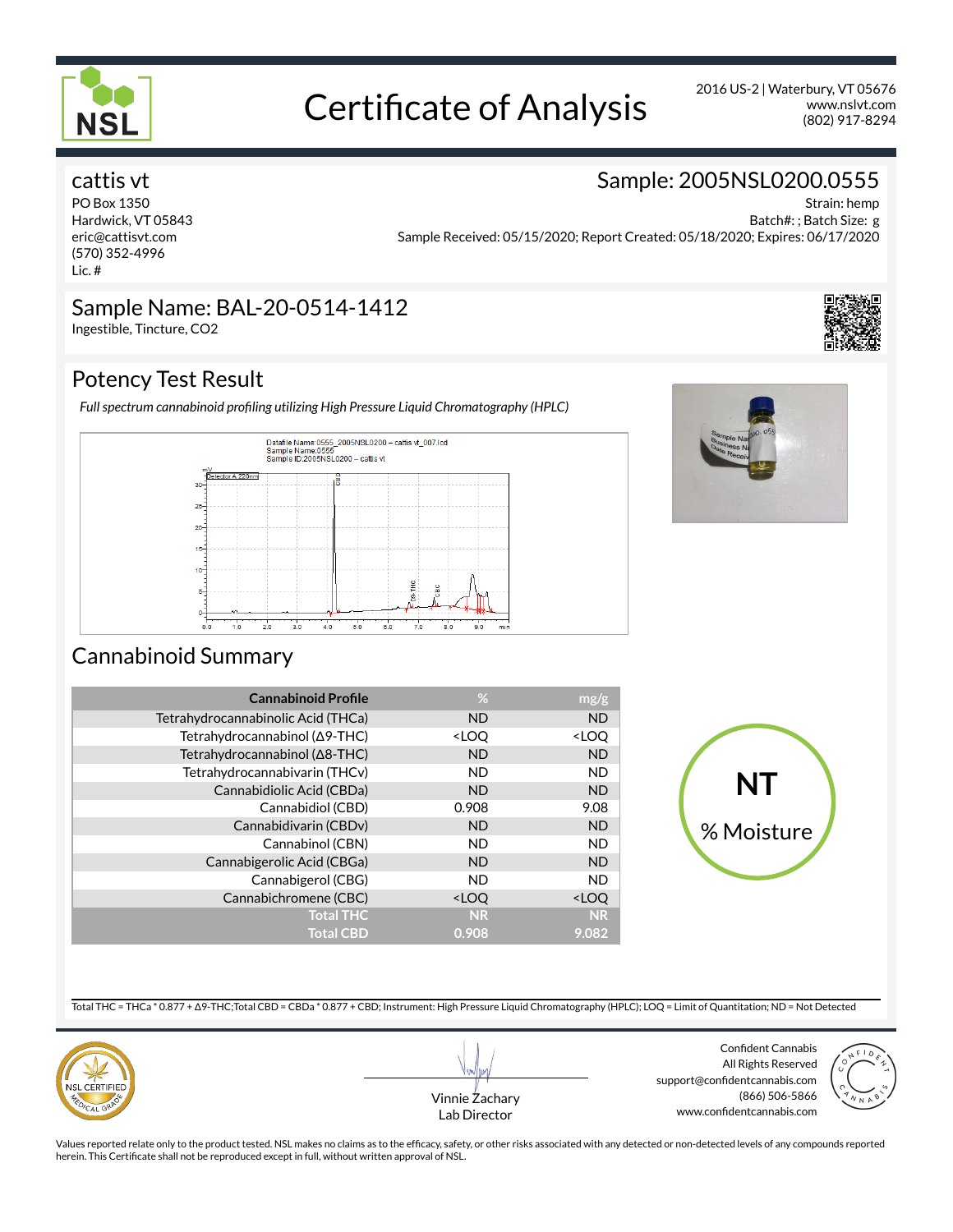

### *HM: Heavy Metal Analysis [WI-10-13]*

*Analyst: CJS Test Date: 6/10/2020*

This test method was performed in accordance with the requirements of ISO/IEC 17025. These results relate only to the test article listed in this report. Reports may not be reproduced except in their entirety.

| 82414-HM<br>Use Limits <sup>2</sup> ( $\mu$ g/kg) |         |                                     |    |     |           |               |
|---------------------------------------------------|---------|-------------------------------------|----|-----|-----------|---------------|
| Symbol                                            | Metal   | Conc. $\frac{1}{\mu}$ ( $\mu$ g/kg) | RL | All | Ingestion | <b>Status</b> |
| As                                                | Arsenic | ND                                  | 50 | 200 | 1500      | <b>PASS</b>   |
| C <sub>d</sub>                                    | Cadmium | ND                                  | 50 | 200 | 500       | <b>PASS</b>   |
| Hg                                                | Mercury | ND                                  | 50 | 100 | 1500      | <b>PASS</b>   |
| Pb                                                | Lead    | ND                                  | 50 | 500 | 1000      | <b>PASS</b>   |

1) ND = None detected to Lowest Limits of Detection (LLD)

2) MA Dept. of Public Health: Protocol for MMJ and MIPS, Exhibit 4(a) for all products.

3)USP exposure limits based on daily oral dosing of 1g of concentrate for a 110 lb person.